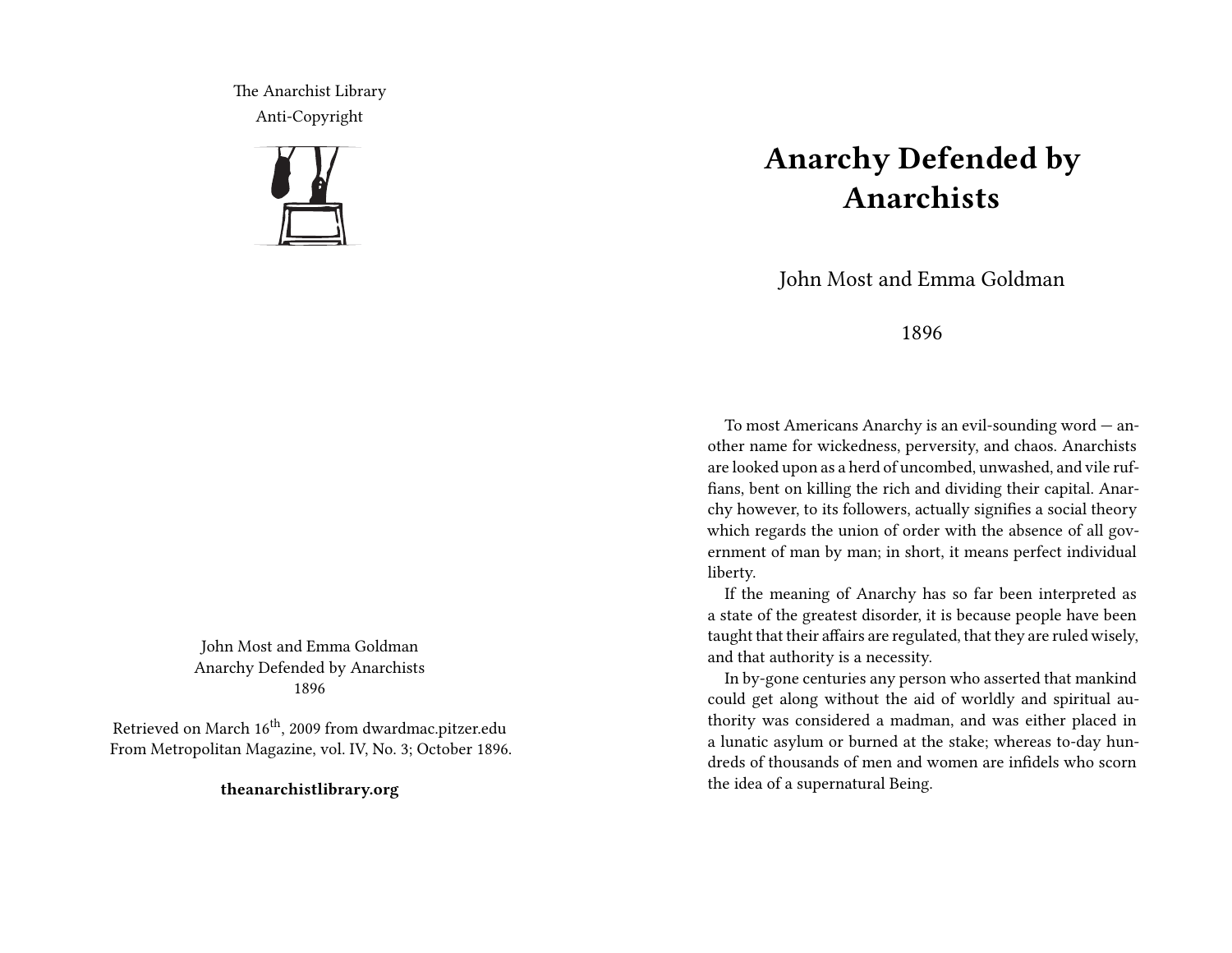The freethinkers of today, for instance, still believe in the necessity of the State, which protects society; they do not desire to know the history of our barbarian institutions. They do not understand that government did not and cannot exist without oppression; that every government has committed dark deeds and great crimes against society. The development of government has been in the order, despotism, monarchy, oligarchy, plutocracy; but it has always been a tyranny.

It cannot be denied that there are a large number of wise and well-meaning people who are anxious to better the present conditions, but they have not sufficiently emancipated themselves from the prejudices and superstitions of the dark ages to understand the true inwardness of the institution called government.

"How can we get along without government?" ask these people. "If our government is bad let us try to have a good one, but we must have government by all means!"

The trouble is that there is no such thing as good government, because its very existence is based upon the submission of one class to the dictatorship of another. "But men must be governed," some remark; "they must be guided by laws." Well, if men are children who must be led, who then is so perfect, so wise, so faultless as to be able to govern and guide his fellows.

We assert that men can and should govern themselves individually. If men are still immature, rulers are the same. Should one man, or a small number of men, lead all the blind millions who compose a nation?

"But we must have some authority, at least," said an American friend to us. Certainly we must, and we have it, too; it is the inevitable power of natural laws, which manifests itself in the physical and social world. We may or may not understand these laws, but we must obey them as they are a part of our existence; we are the absolute slaves of these laws, but in such slavery there is no humiliation. Slavery as it exists to-day means an external master, a lawmaker outside of those he controls; while the natural laws are not outside of  $us$  – they are in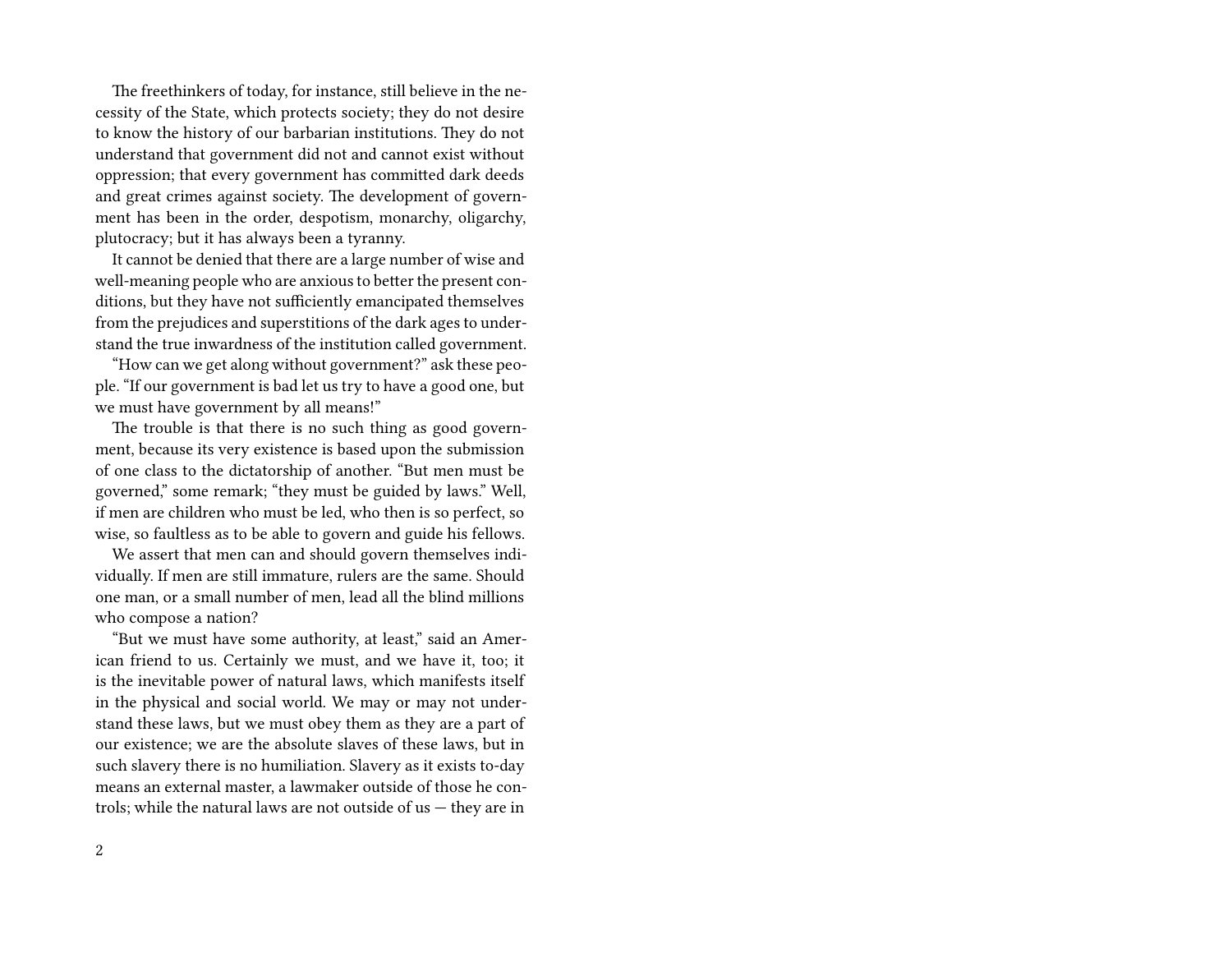us; we live, we breathe, we think, we move only through these laws; they are therefore not our enemies but our benefactors.

Are the laws made by man, the laws on our statute books, in conformity with the laws of Nature? No one, we think, can have the temerity to assert that they are.

It is because the laws prescribed to us by men are not in conformity with the laws of Nature that mankind suffers from so much ill. It is absurd to talk of human happiness so long as men are not free.

We do not wonder that some people are so bitterly opposed to Anarchy and its exponents, because it demands changes so radical of existing notions, while the latter ofend rather than conciliate by the zealousness of their propaganda.

Patience and resignation are preached to the poor, promising them a reward in the hereafter. What matters it to the wretched outcast who has no place to call his own, who is craving for a piece of bread, that the doors of Heaven are wider open for him than for the rich? In the face of the great misery of the masses such promises seem bitter irony.

I have met very few intelligent women and men who honestly and conscientiously could defend existing governments; they even agreed with me on many points, but they were lacking in moral courage, when it came to the point, to step to the front and declare themselves openly in sympathy with anarchistic principles.

We who have chosen the path laid down for us by our convictions oppose the organization called the State, on principle, claiming the equal right of all to work and enjoy life.

When once free from the restrictions of extraneous authority, men will enter into free relations; spontaneous organizations will spring up in all parts of the world, and every one will contribute to his and the common welfare as much labor as he or she is capable of, and consume according to their needs. All modern technical inventions and discoveries will be employed to make work easy and pleasant, and science, culture, and art